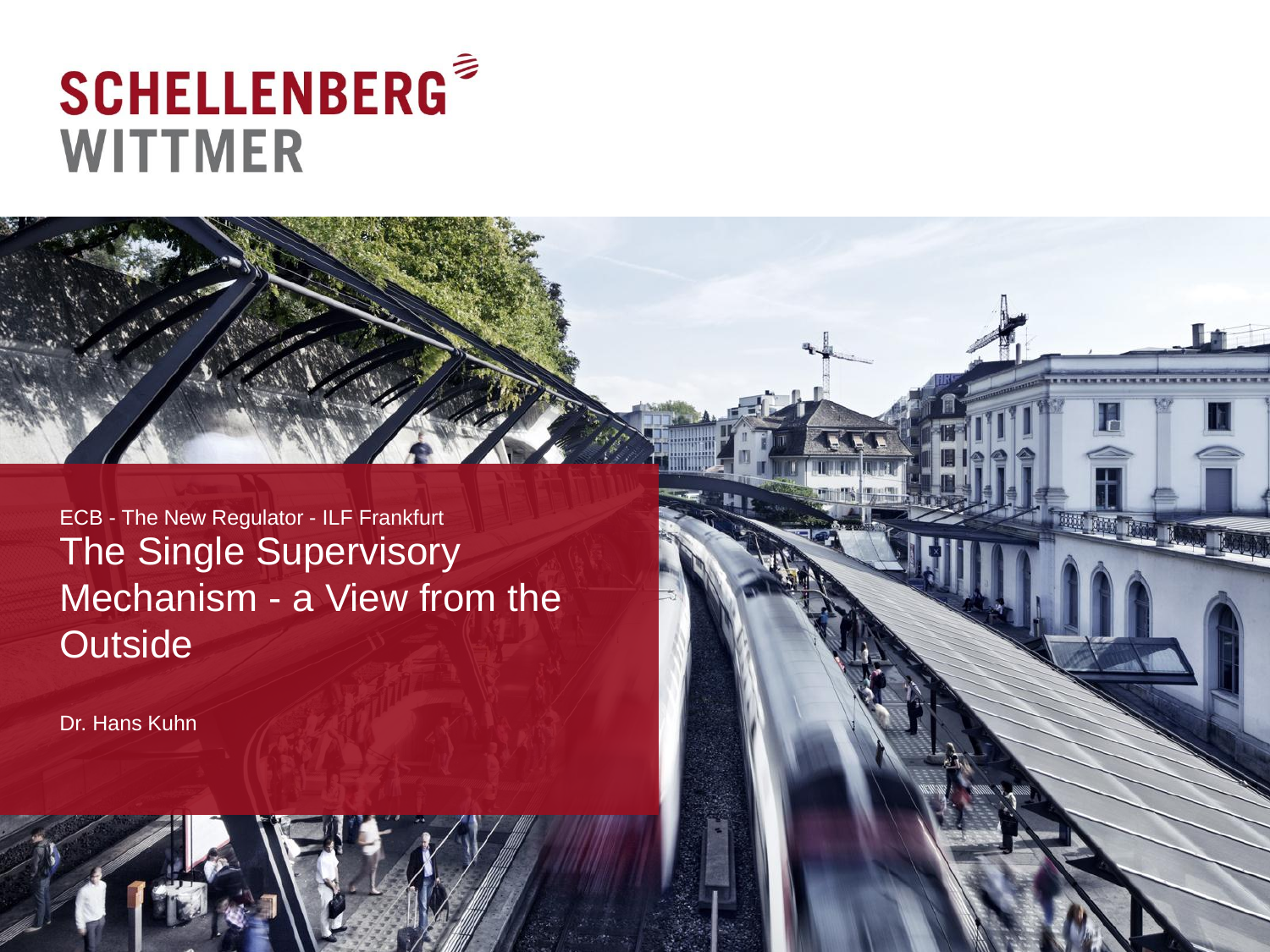

#### 1. Introduction

- 2. The SSM and non-core countries
	- 1. Non Eurozone opt-in
	- 2. Non Eurozone non opt-in
	- 3. EEA
	- 4. Other
	- 5. International Cooperation
- 3. Assessment
	- 1. Designation criteria
	- 2. Governance arrangements
	- 3. Fragmentation of financial markets
- 4. Conclusions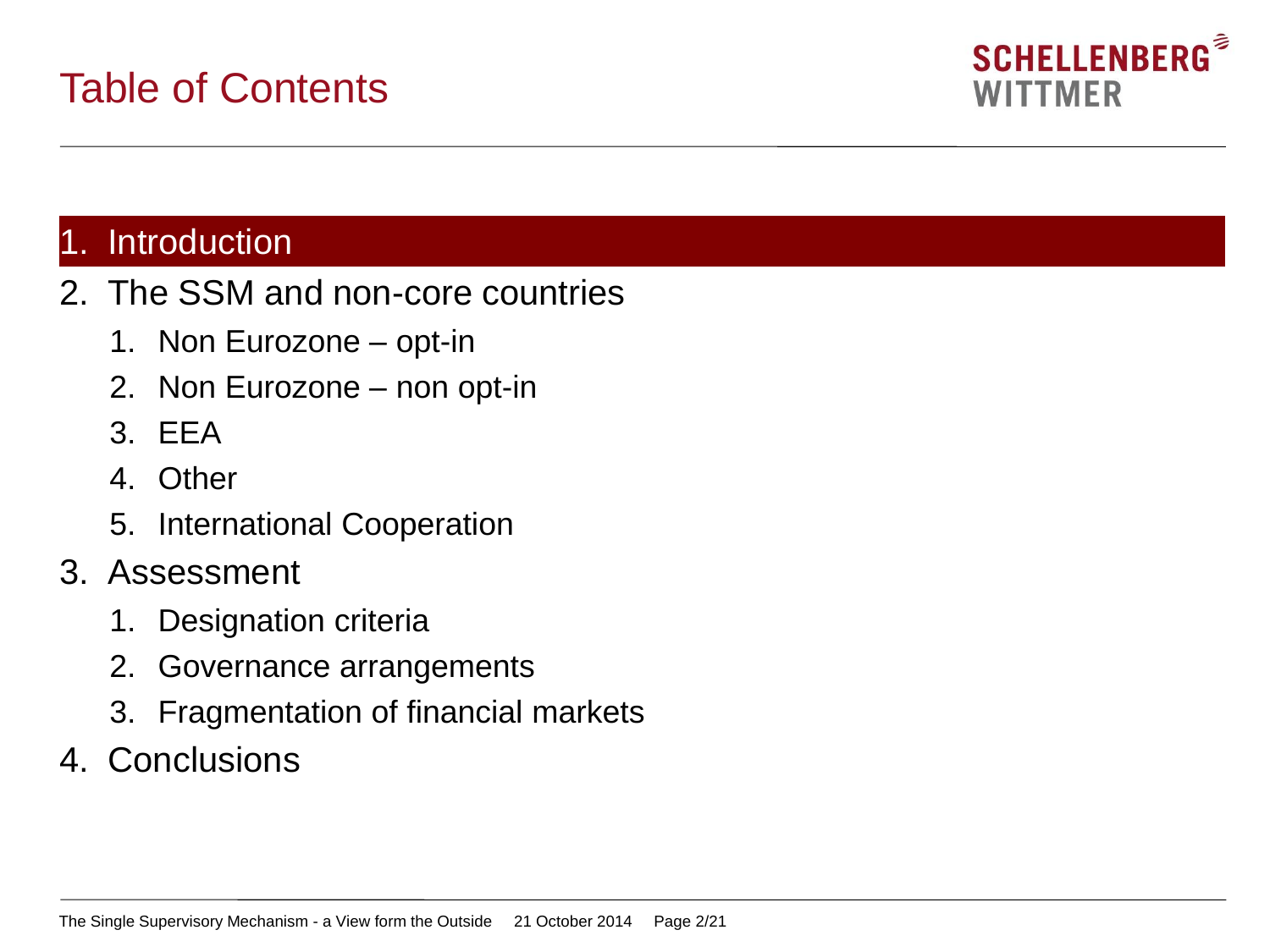# SSM and non-Eurozone



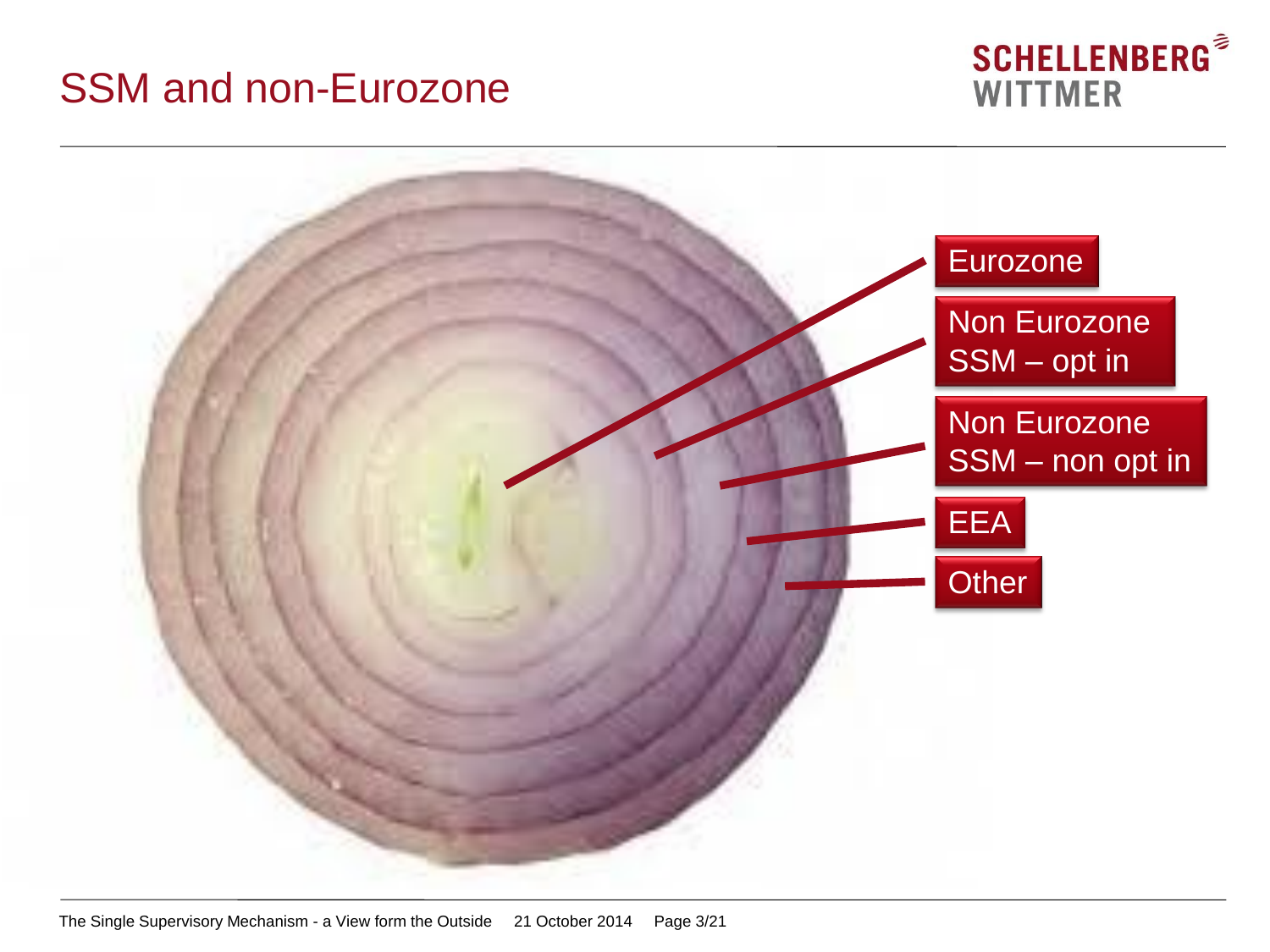# SSM – Coverage

- > Scope of supervision by ECB
	- > "Significant Financial Institutions" (sFI) established in pMS, including
		- > subsidiaries in pMS
		- > branches in pMS and npMS
	- > Not credit institutions in non-participating Member State (npMS) or a third counry
		- Exceptions
			- Branches in a npMS of sFI (home regulator)
			- Significant subsidiaries (host regulator)
			- Significant banches (host regulator
- > Right of establishment of branches/cross-border services
	- > Intra-SSM: 11-12 SSM-FR
	- > SSM In: 13 16 SSM-FR
	- > SSM Out: 17 SSM-FR
- > Questions
	- > Access of non Euro-area credit institutions to ECB liquidity/term funding?
	- > ECB supervision of credit institutions conducting business pursuant to MiFID passporting rights (as opposed ot their role as credit institutions)

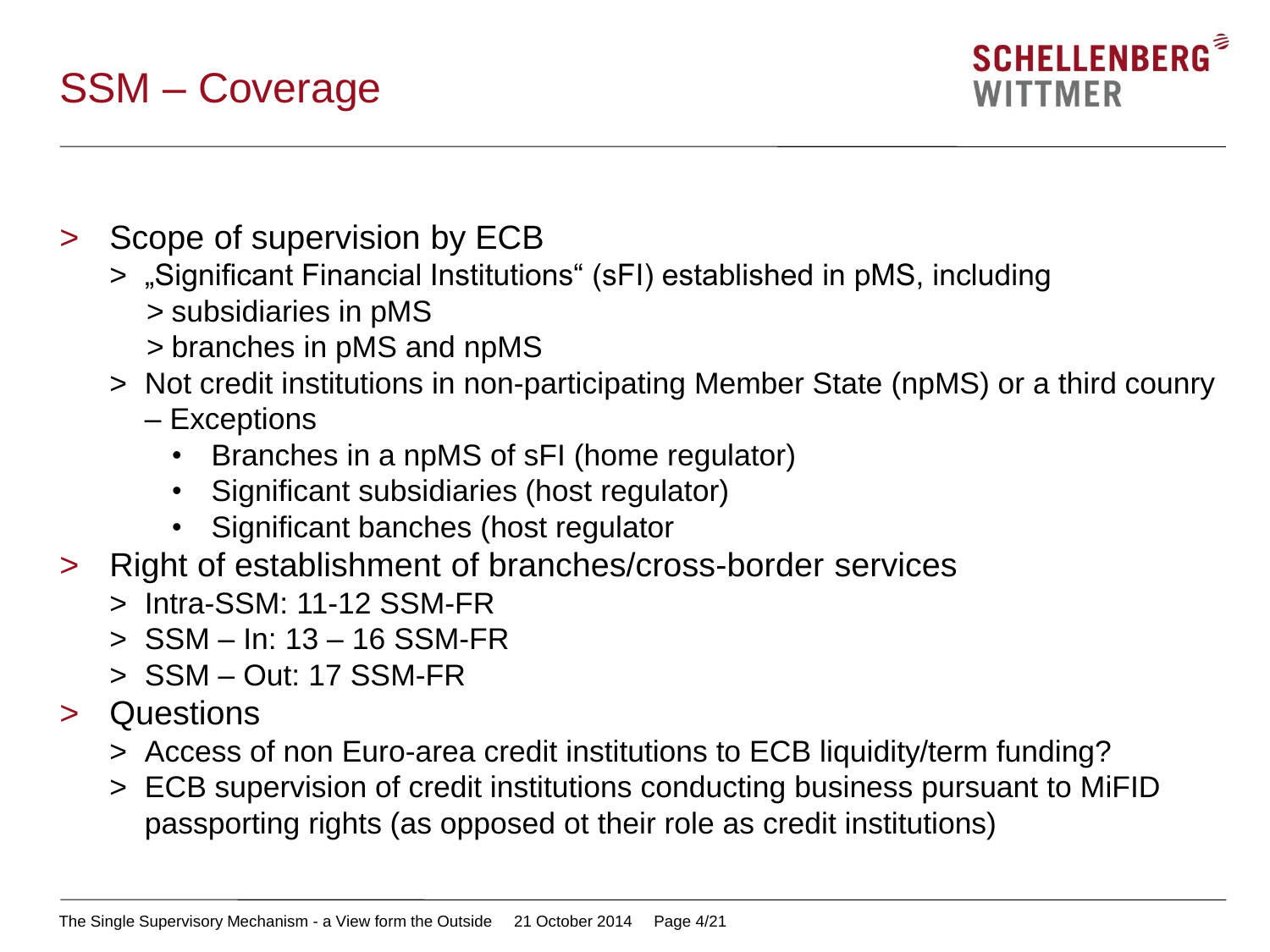

> Non euro member states can join SSM (7 SSM-R)

- > ,... exercise of supervisory tasks by a Union institution brings about clear benefits in terms of financial stability and sustainable market integration ..." (rec. 42 SSM-R)
- > "Necessary pre-condition for effective exercise of supervisory tasks, that supervisory decisions are implemented fully and without delay" (rec. 42 SSM-R)
- > Definition of "participating Member State" in 2(1) SSM-R:
	- (1) 'participating Member State' means a Member State whose currency is the euro or a Member State whose currency is not the euro which has established a close cooperation in accordance with Article 7: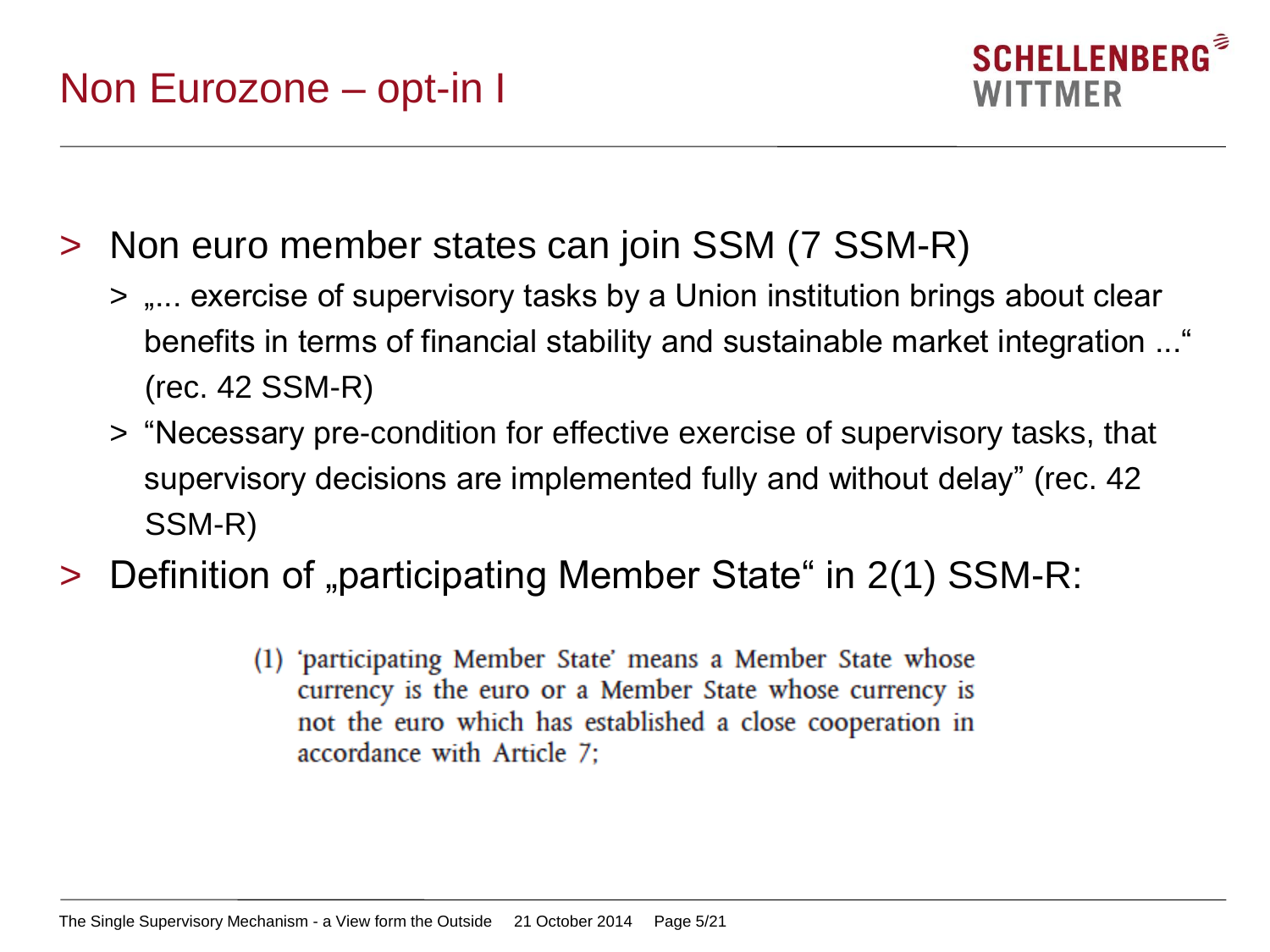

- > Opt-in procedure (7(2) SSM-R)
	- > Member state must undertake:
		- > to ensure, that its NCA will abide by any guidelines or requests issued by ECB
		- > to provide alle information for comprehensive assessment of credit institutions in that MS
		- > to enact legislation to ensure that NCA will be obliged to adopt any measure in relation to credit institutions requested by the ECB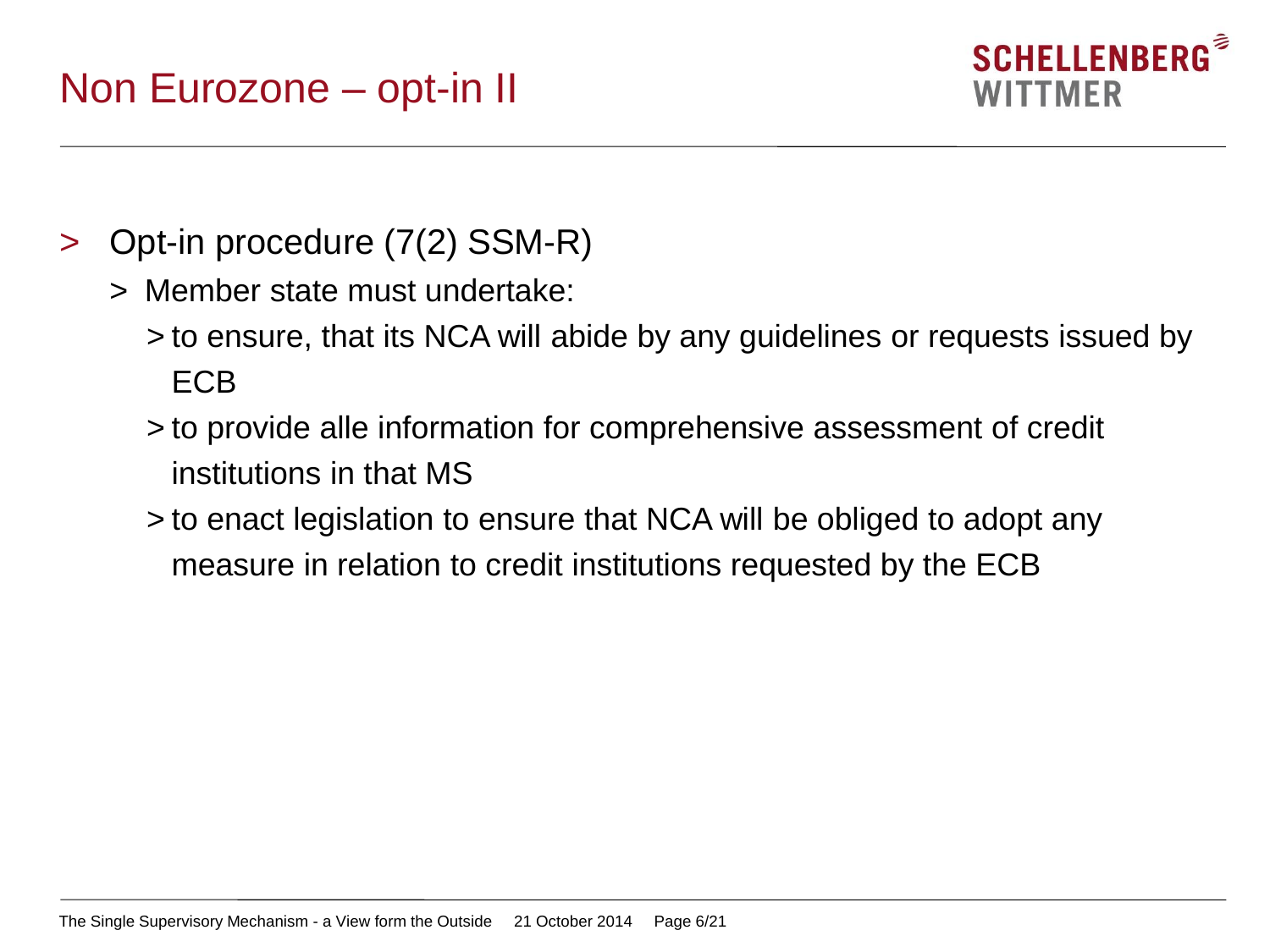

- > Termination of "close cooperation"
	- > By ECB in event of major non-compliance (7(5) SSM-R)
	- > By non-euro Member State
		- > After 3 years without qualification (but reasons 7(6) SSM-R)
		- > Expedited exit procedure at the request of MS in case of a major disagreement with a supervisory decision impacting the countryt – MS will not be bound by decision  $-7(7)$  SSM-R)
		- > No re-entry withing 3 years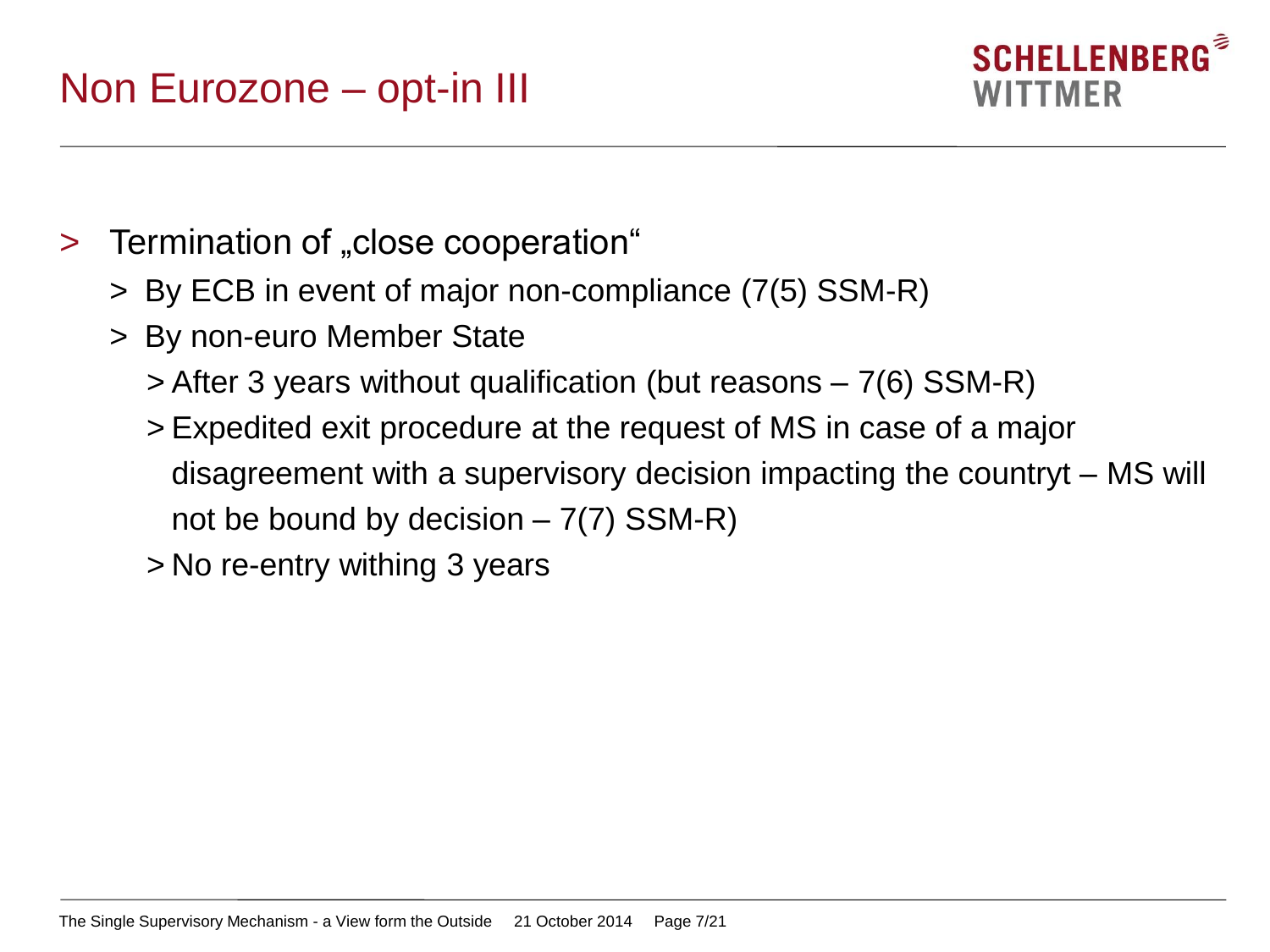

- > Incentives for non-euro Member States to join SSM
	- > Strong safeguards for non-euro Member States
		- > Representation and voting right in ECB supervisory board
		- > financial stability objective relative to Union and each MS (1 I SSM-R)
		- > Right of exit in case of major disagreement (7(7) SSM-R)
		- > Accountability of ECB vis-à-vis national parliaments (21 SSM-R)
	- > Answer will depend on structure of banking system
		- > Home jurisdiction
		- > Host jurisdiction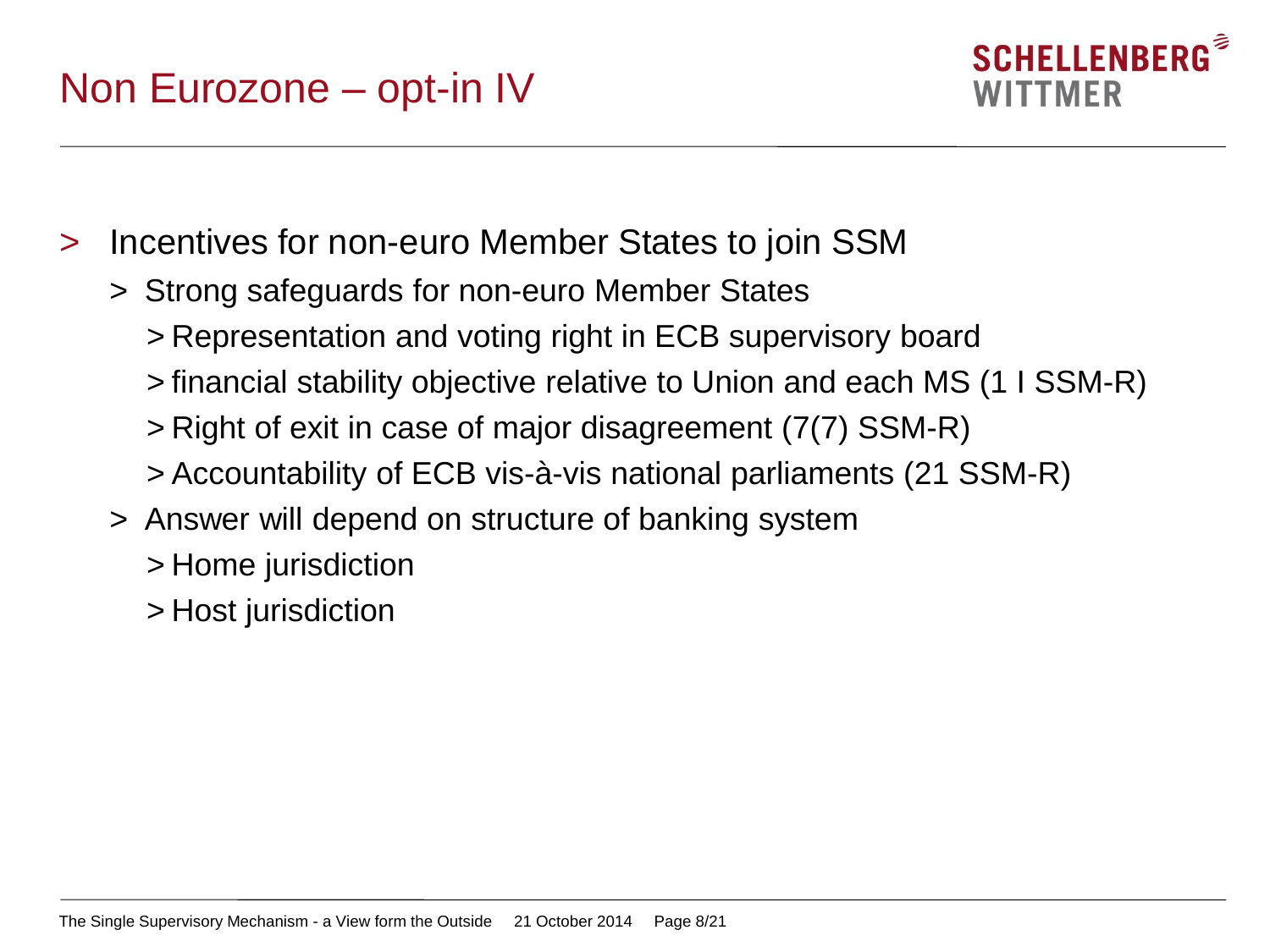# Non Eurozone – non opt-in I

- > Memorandum of understanding ECB competent authority of npMS (rec. 14 SSM-R)
	- > describing in general terms how they will cooperate with one another in the performance of their supervisory tasks under Union law in relation to the financial institutions referred to in the SSM-R
	- > clarify the consultation relating to decisions of the ECB having effect on subsidiaries or branches established in the npMS whose parent undertaking is established in a pMS
	- > cooperation in emergency situations, including early warning mechanisms
- > "Close cooperation" ECB competent authority of npMS in supervision of cross-border credit institutions active both inside and outside the euro area (rec. 42 SSM-R)
- > ECB participates fully in colleges of supervisors

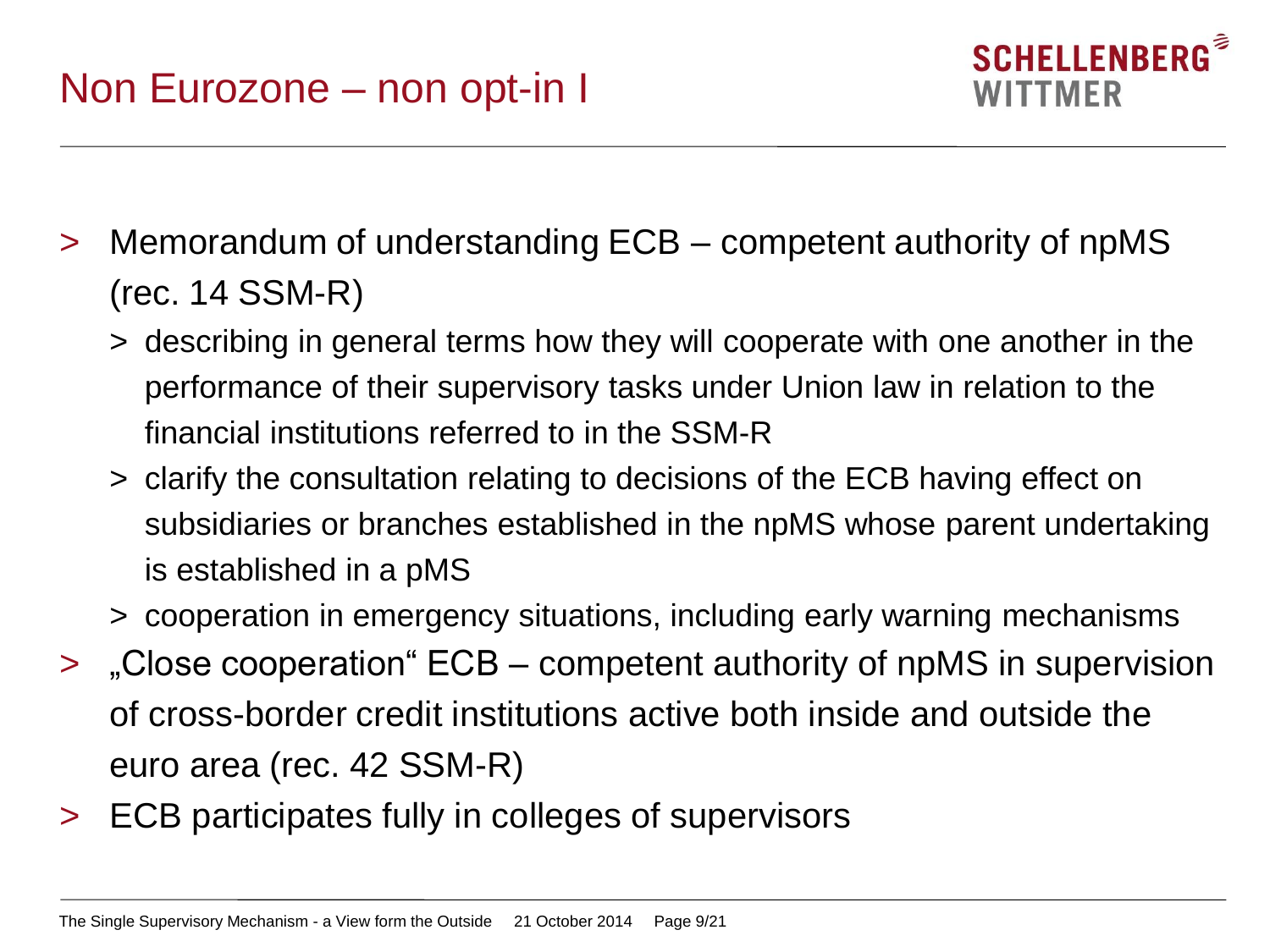

- > European Economic Area (1993)
	- > Norway, Iceland, Liechtenstein
	- > Full integration in Single Market, including financial services market
	- > Ongoing incorporation of financial services acquis into EEA agreement
- > Will SSM-R be incorporated into EEA-Agreement?
	- > Objective of SSM (1(1) SSM-R)
		- $>$  ,... contributing to the safety and soundness of credit institutions and the stability of the financial system within the Union and each Member State ..."
		- $>$  .... unity and integrity of the internal market based on equal treatment of credit institutions "
		- > .... preventing regulatory arbitrage"
		- $>$  .... Not discriminate against any Member State or group of Member States as a venue for the provision of banking or financial services in any currency."
	- > Definition of "third country" in 2(27) SSM-FR: "…a country which is neither a Member State nor a European Economic Area Member State"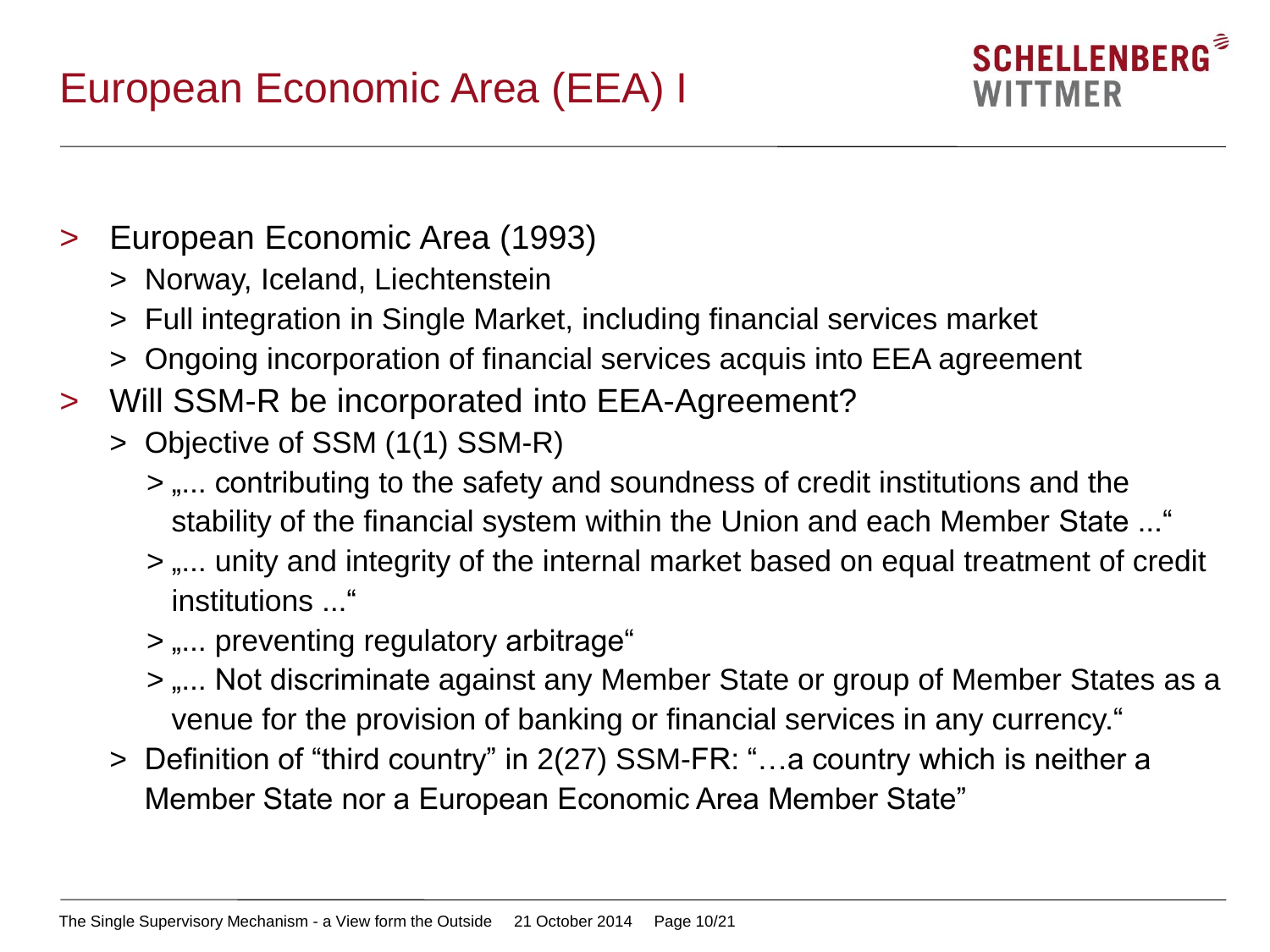

- > Major problems with integration of ESAs into EEA agreement
	- > power of supervisory authorities to issue binding technical standards
	- > constitutional limits (Iceland, Norway)
	- > Observer status for Liechtenstein, Iceland and Norway
		- > EBA, ESMA and EIOPA
		- > "Level 2 committees
	- > but integration of pipeline acquis into EEA Agreement blocked
- > EU/EEA ECOFIN Conclusions 14 October 2014
	- > "...strong coordinated financial supervision key to maintaining and deepending Single Market for fiancial services
	- > Two-pillar structure of EEA-A
		- > EFTA Surveillance Authority will take decisions adressed to EEA competent authorities/market operators
		- > Based on drafts prepared by EU ESAs
	- > EU ESAs competent to perform non-binding actions (recommendations, mediation)
	- > EFTA Surveillany Authority and EEA States participate in Board of Supervisors of ESAs, without voting rights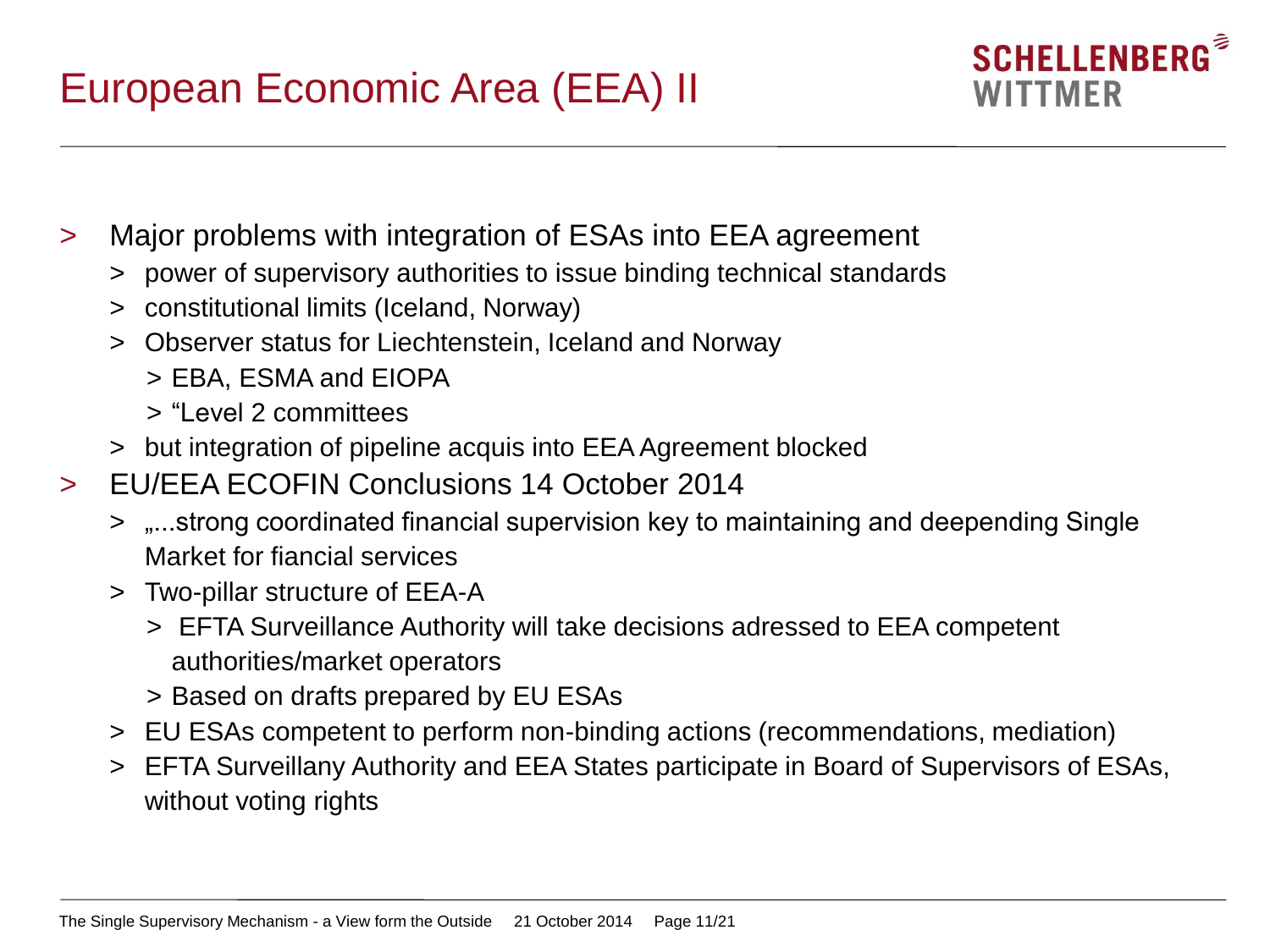### **SCHELLENBERG** WITTMFR

- > EEA Agreement (3.1.1994)
	- > Objectives: realization of four basic freedoms
		- > free movement of goods
		- > free movement of persons
		- > free movement of services
		- > free movement of capital
	- > Competition
	- > "closer cooperation in other fields, such as research and development, the environment, education and social policy"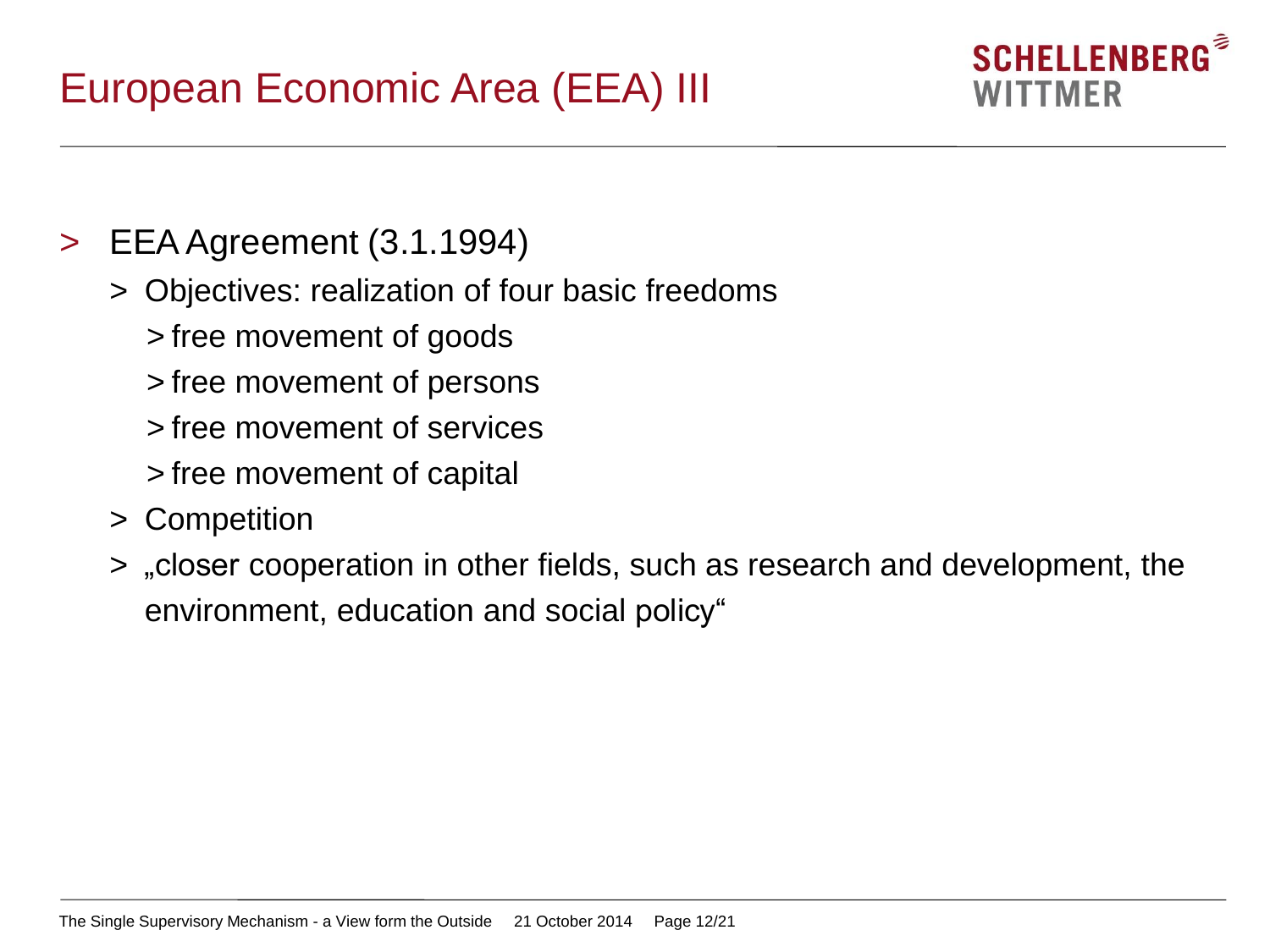



- > National authorities remain responsible
	- > for supervision of credit institutions from third countries establishing a branch or providing cross-border services in the Union (Rec. 28 SSM-R)
- > ECB will be responsible
	- > Supervision of significant subsidiaries of third country institutions in a pMS
	- > Host country supervisor of significant branches of third country institutions in a pMS
	- > Home country supervisor of subsidiaries and branches of significant SSM institutions in a third country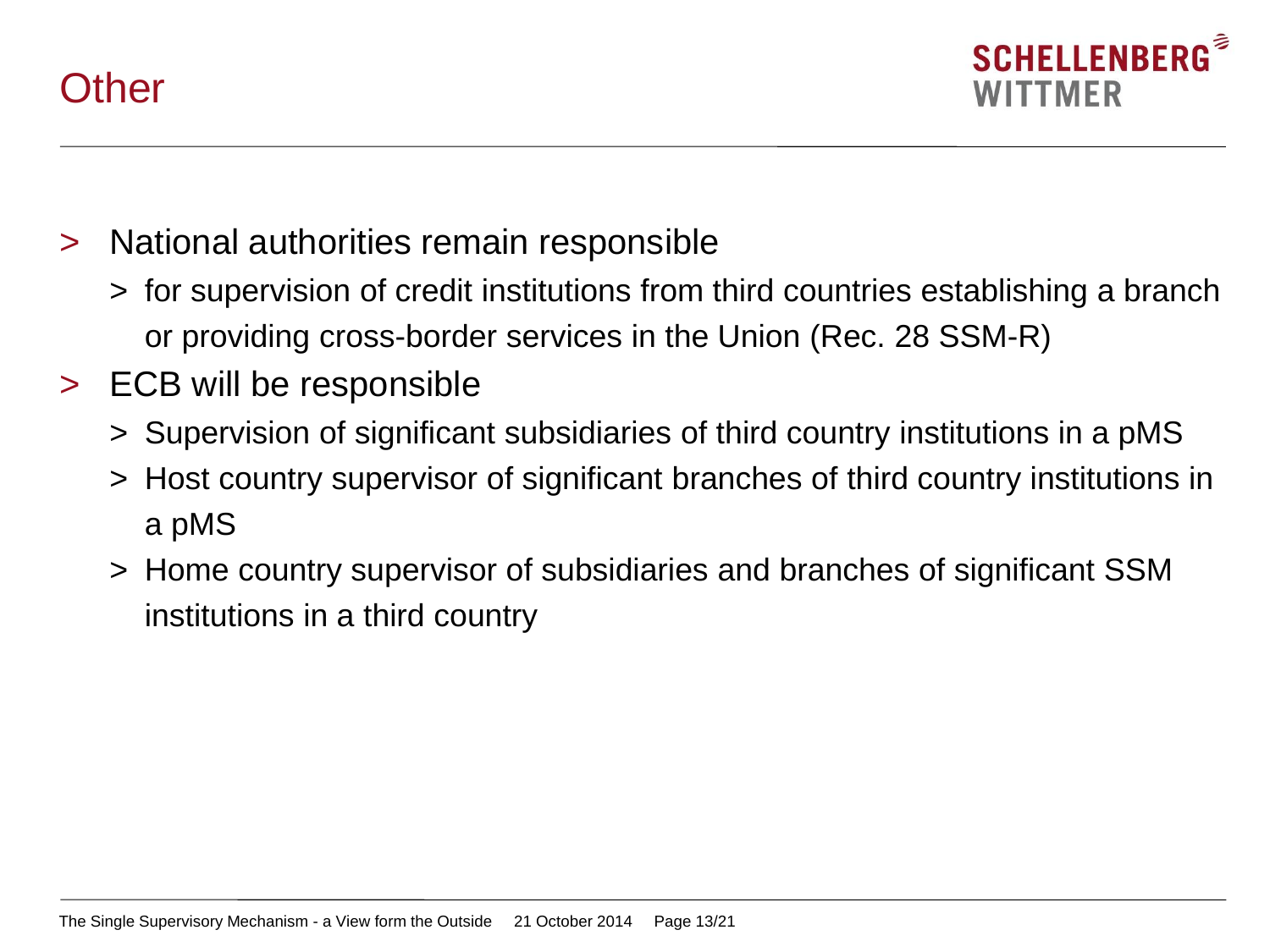

- > "…globalization of banking services and increasing importance of international cooperation" (rec. 80 SSM-R)
- > ECB fully integrated in international standard setting/cooperation bodies
	- > Member of Financial Stability Board (FSB)
	- > Member/shareholder of Bank for International Settlements (BIS)
		- > Member of all committees and working groups hosted by BIS
			- BCBS
			- CPSS (now CPMI)
			- CGFS
			- Markets Committee
- > Change of relative weight of ECB/NCAs
	- > Gradual process no adjustment in institutional arrangements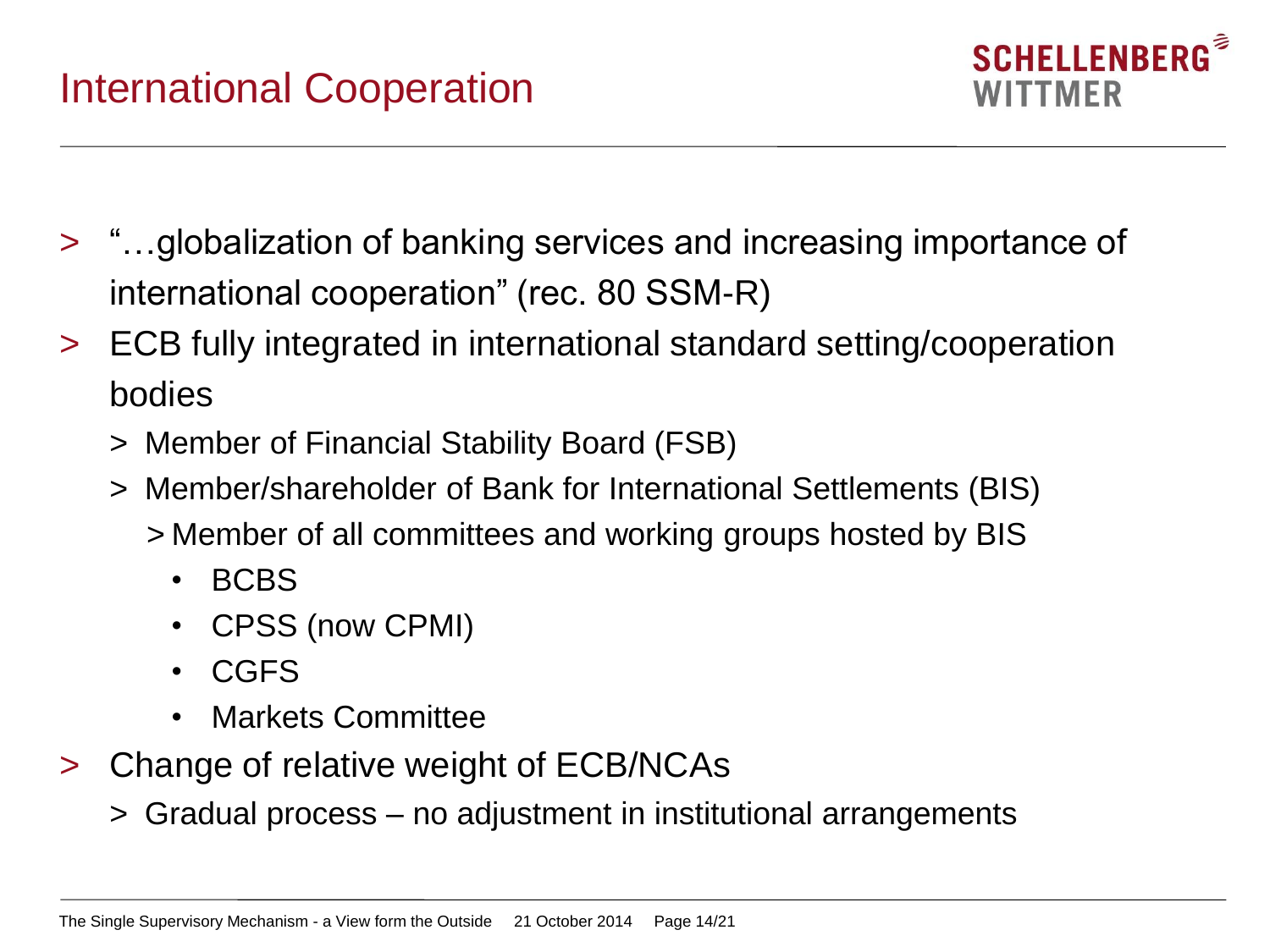**SCHELLENBERG** WITTMFR

- > "Significant credit institutions" are credit institutions satisfying any of the following requirements (6(4) SSM-R):
	- > Credit institution of "significant size"
		- > Assets in excess of EUR 30 bn.
		- > Assets representing more than 20% of a pMS GDP
	- > Credit institution is of "significant importance to the economy of the EU or pMS
		- > Designation by NCS
		- > Designation by ECB based on size of cross-border activity
	- > Credit institution receives public funding via EFSF/ESM
	- > One of three most significant Credit institutions in a pMS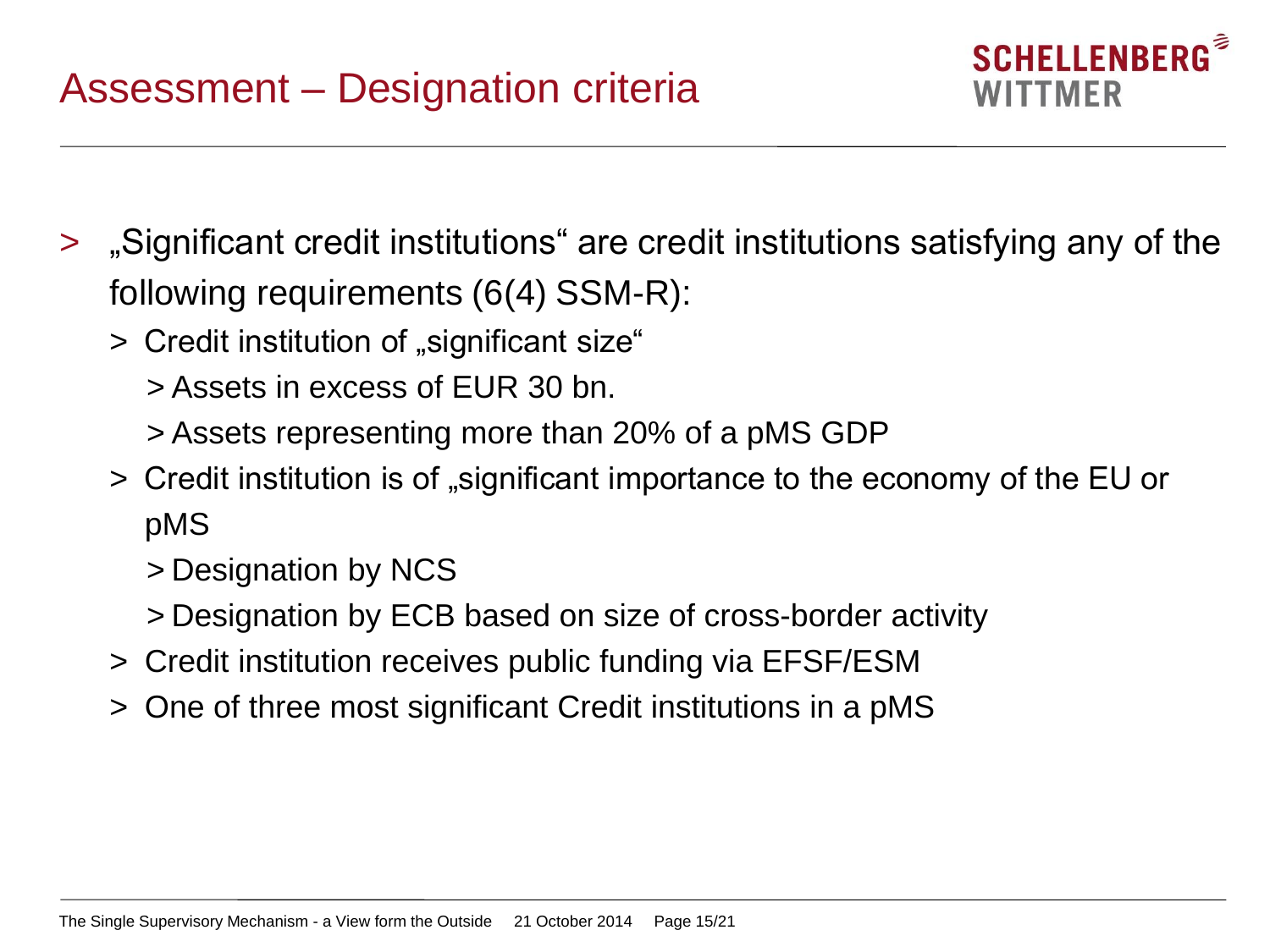- 
- > Complexity of Governance Arrangements
	- > Within ECB legal constraints
	- > Within SSM relationship to NCAs
	- > Within European Supervisory Structure
- > Inherent weakness of overly complex institutional arrangements

**SCHELLENBERG** 

WITTMFR

> US "alphabet soup"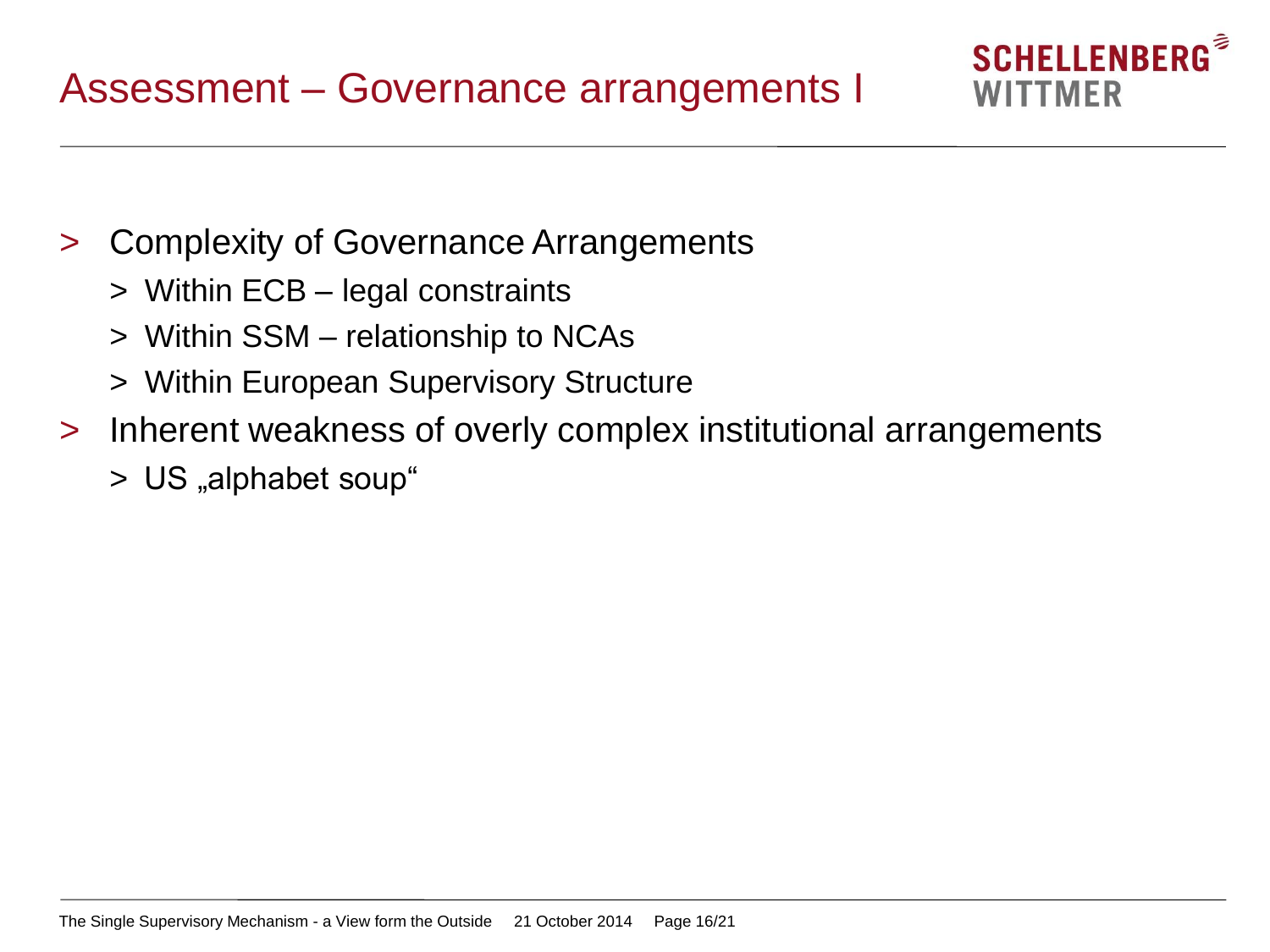- > ECB Conflicts of interest
	- > twin mandate of central banks: stable money and sound banking > Banking system is primary transmission chanel for monetary policy

**SCHELLENBERG** 

WITTMFR

- > Emphasis on price stability in the 1980's move away from banking supervision
- > Reversal since 2007/8
	- > Financial stability mandate
	- > Macroprudential supervision
- > Are there true conflicts?
- > Arrangements to deal with conflicts of interest (25 SSM-R)
	- $>$  Restriction to supervisory objectives (25(1)  $\rightarrow$  1(1) SSM):
		- $>$  ,...safety and soundness of credit institutions and the stability of the financial system..."
	- > Separation of supervisory/monetary policy functions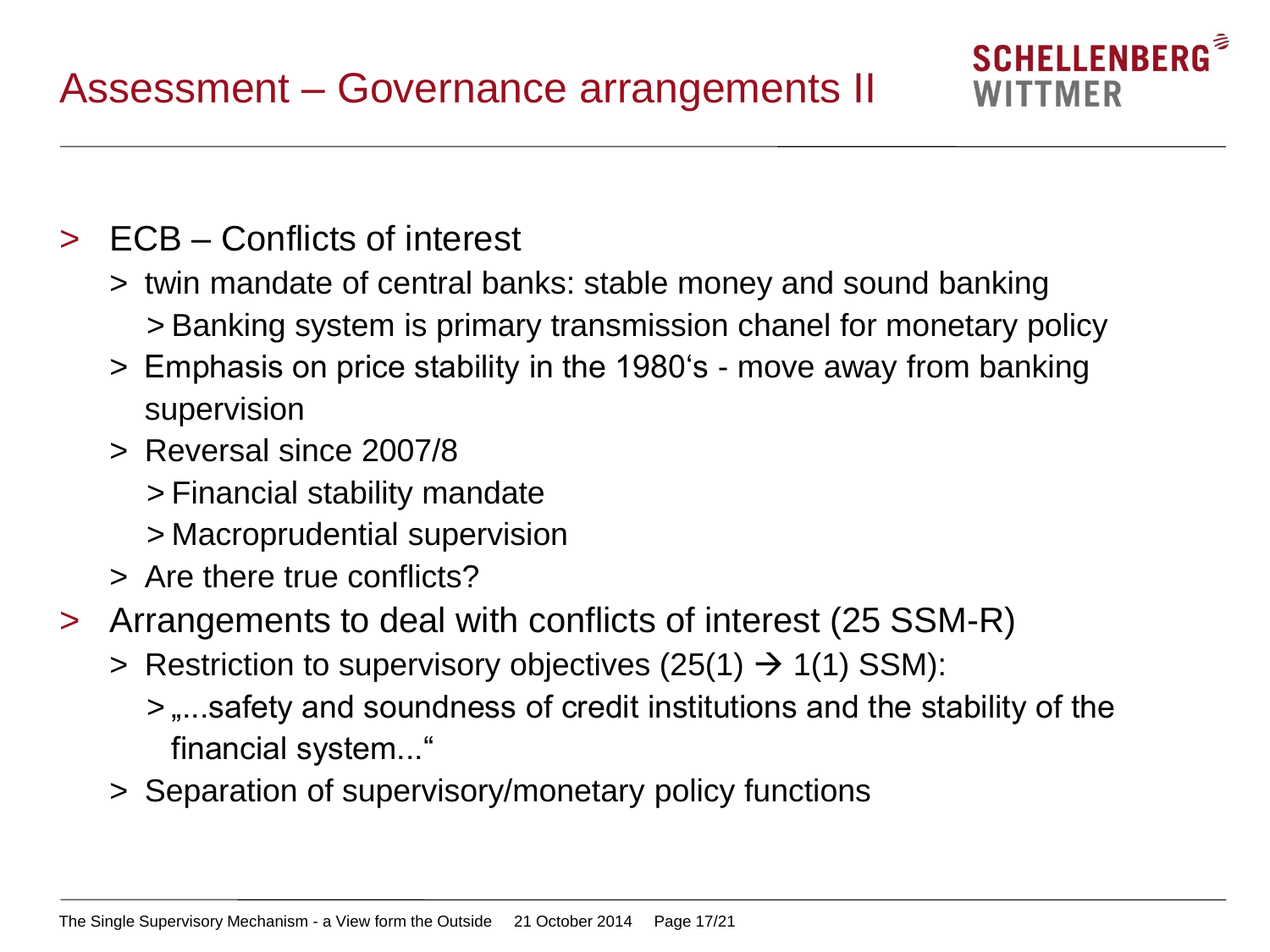- > Independence of supervisory function
	- > Independence of ECB/NCA (19 SSM-R)
	- > Accountability
		- > EP/Council/Commission/Eurogroup (20 SSM-R)
		- > National parliaments (21 SSM-R)
- > Rationale for central bank independence time inconsistency

**SCHELLENBERG** 

NITTMFR

- > Central bank independence and crisis management
- > Is there a comparable rationale for independence of supervisory functions?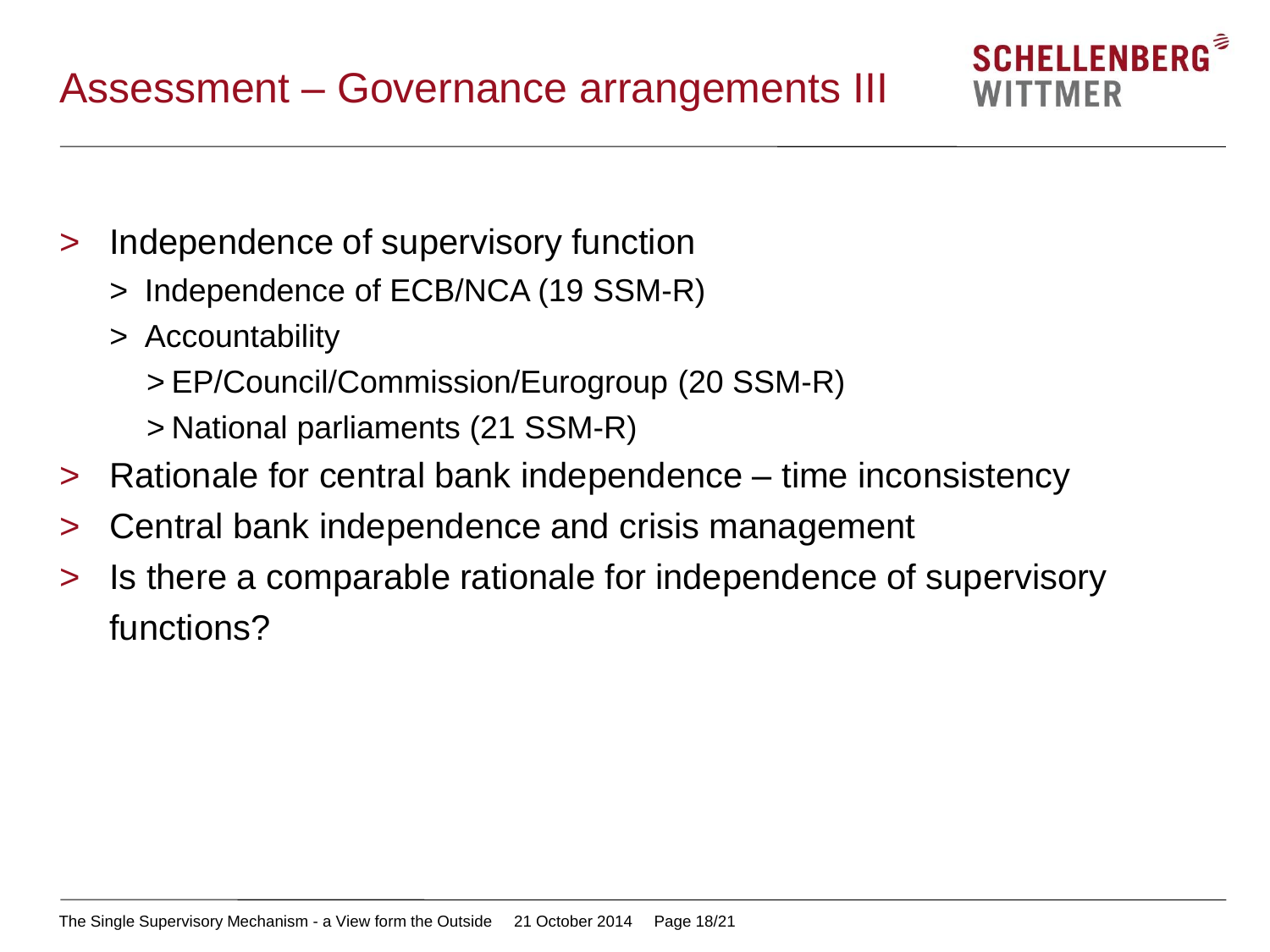# Assessment - Fragmentation



- > Fragmentation of financial services markets
	- > Eurozone crisis
	- > Regulation
		- > Too big to fail-legislation
			- US rules for foreign bank holding companies
			- UK retail ring-fence
		- > Wholesale market regulation
			- Derivatives markets regulation
		- > Third Country Rules in EU directives/regulations
			- Equivalence test
	- > SSM?
		- > Banking Union as a way to reverse fragmentation within Eurozone
		- > Risk of fragmentation within single market/third countries
			- Regulatory treatment of branches/subsidiaries
	- > Does anybody has a view of the complete picture?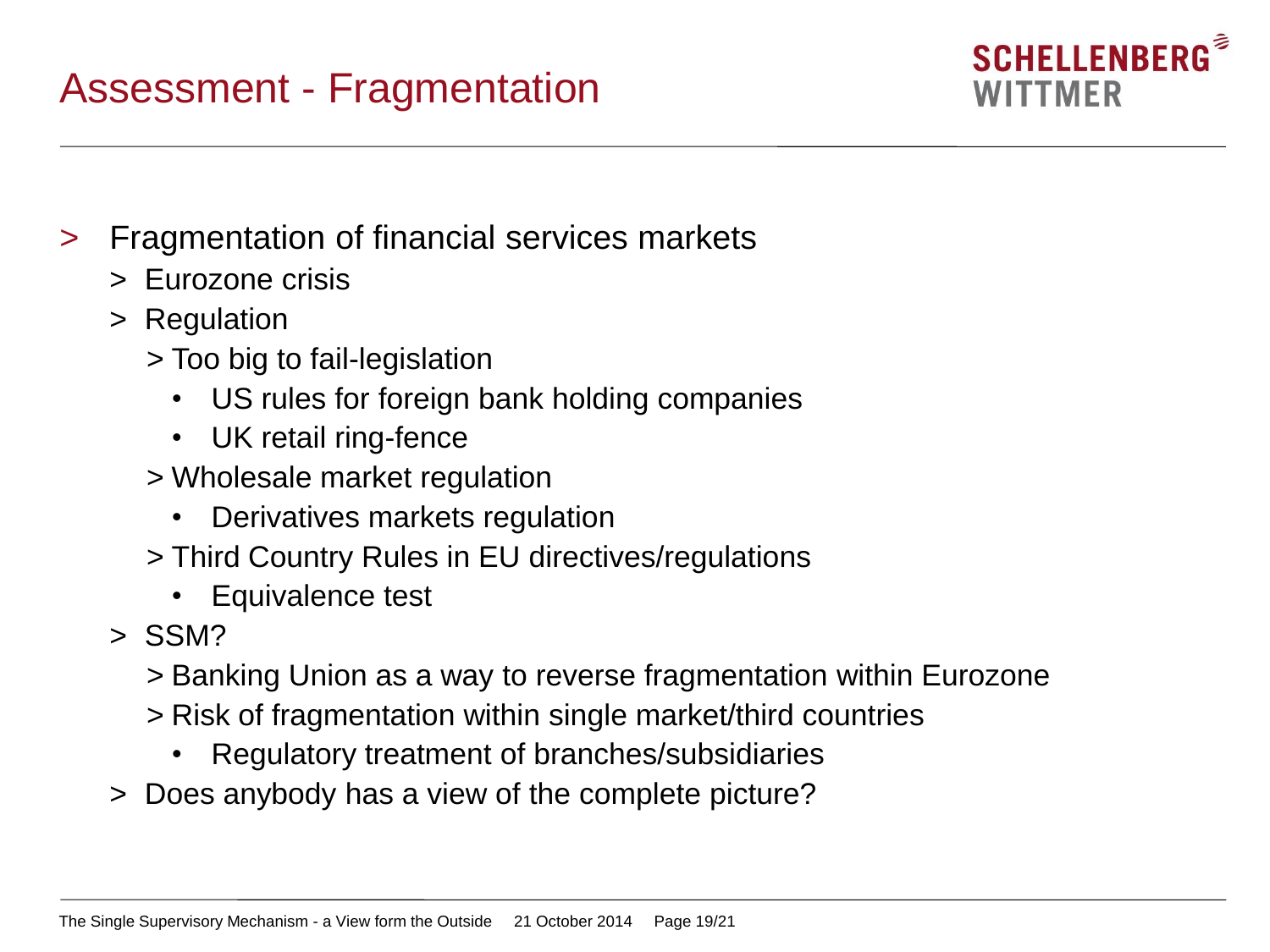

### **Conclusions**

- > Spillover and external effects of Eurozone crisis
	- > Global growth
	- > Financial stability
	- > Switzerland: EUR/CHF floor
- > Completing monetary union
	- > SSM is important step to banking union
	- > Banking union is a necessary, but not sufficient step toward completing monetary union
	- > breaking the vicious circle between banking and sovereign crisis but incentives feeding the circle remain
	- > Creditibility of ECB decisive factor